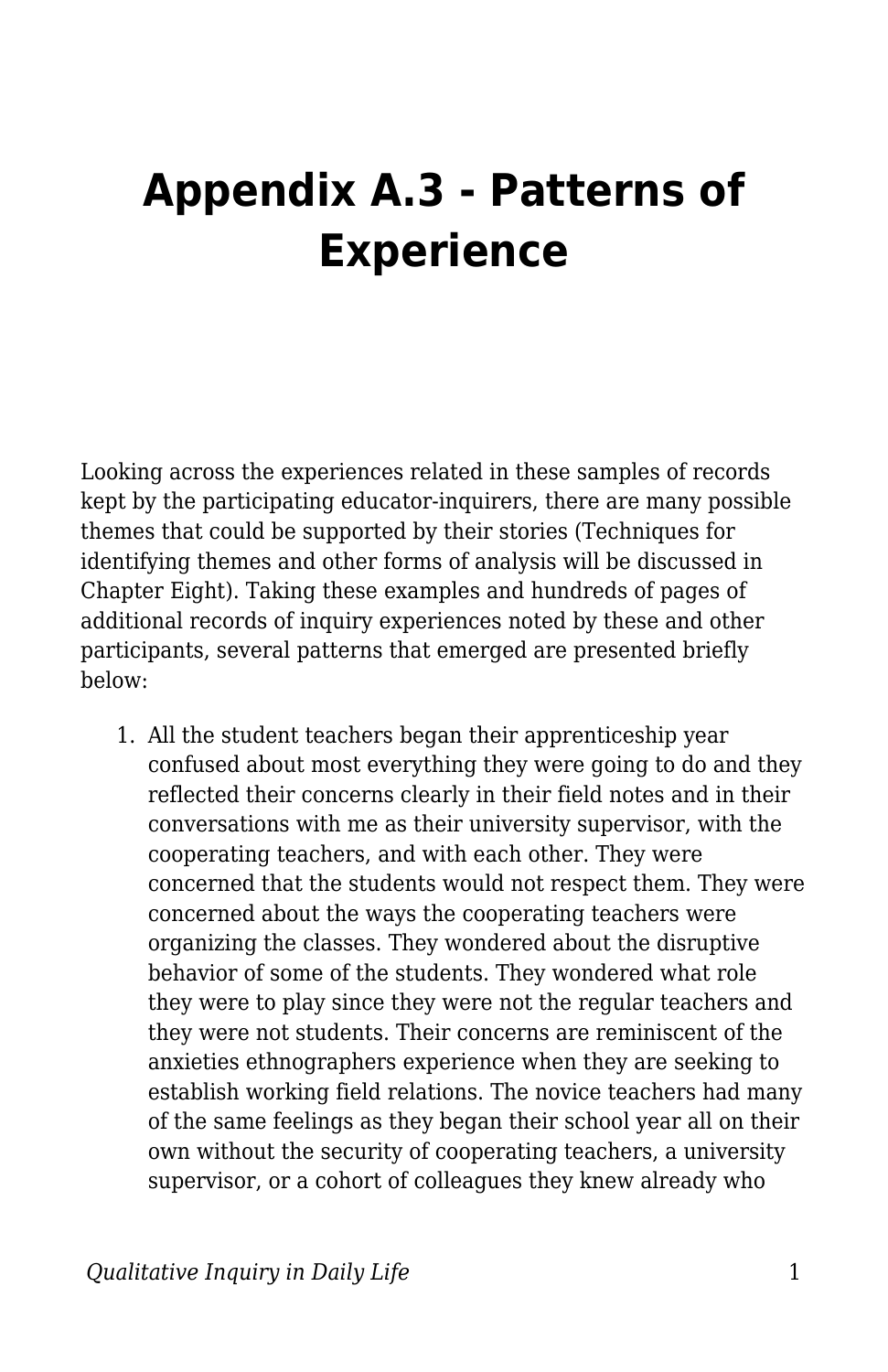would support them in the immediate situation.

- 2. About two months into the school year, the student teachers were feeling fairly confident about their abilities to conduct naturalistic inquiry and they began taking on more of the teaching role too. Their field notes reflected an increasing ability to describe what they were hearing and experiencing. They included more concrete and insightful descriptions of the physical and historical settings involved, the participants, the activities and events, the verbal and non-verbal communications of the participants, and their presence and involvement as participant-observers. Their reflections about the experience grew richer with time too. They more freely included their own feelings as participants in this experience and there was marked improvement in the quality of the inquiry as well as the teaching being done over the entire nine months. Their field relations grew richer with time and the quality of questions they were asking increased. Instead of worrying so much about how to keep students on task or orderly, they asked instead what the relationships were between students' experiences outside of school and their interest in the school topics. They were willing to meet students where they were in terms of their interests and motivations rather than demand that the students "rise to the level of the set curriculum."
- 3. Although they had moments of insight that alleviated their initial feelings of confusion during the first few months, the greatest increments in understanding about what was going on came when the student teachers attempted to *write*summaries about what they were learning about the program and their experience in it. The synthesis writing process helped them see patterns that made sense but which they had not seen while deeply involved in the more descriptive kinds of field note writing. For example, one student teacher had almost decided she was *not* going to teach in the innovative way she was observing when she had her own class. But in February, when she began writing a synthesis paper for a university assignment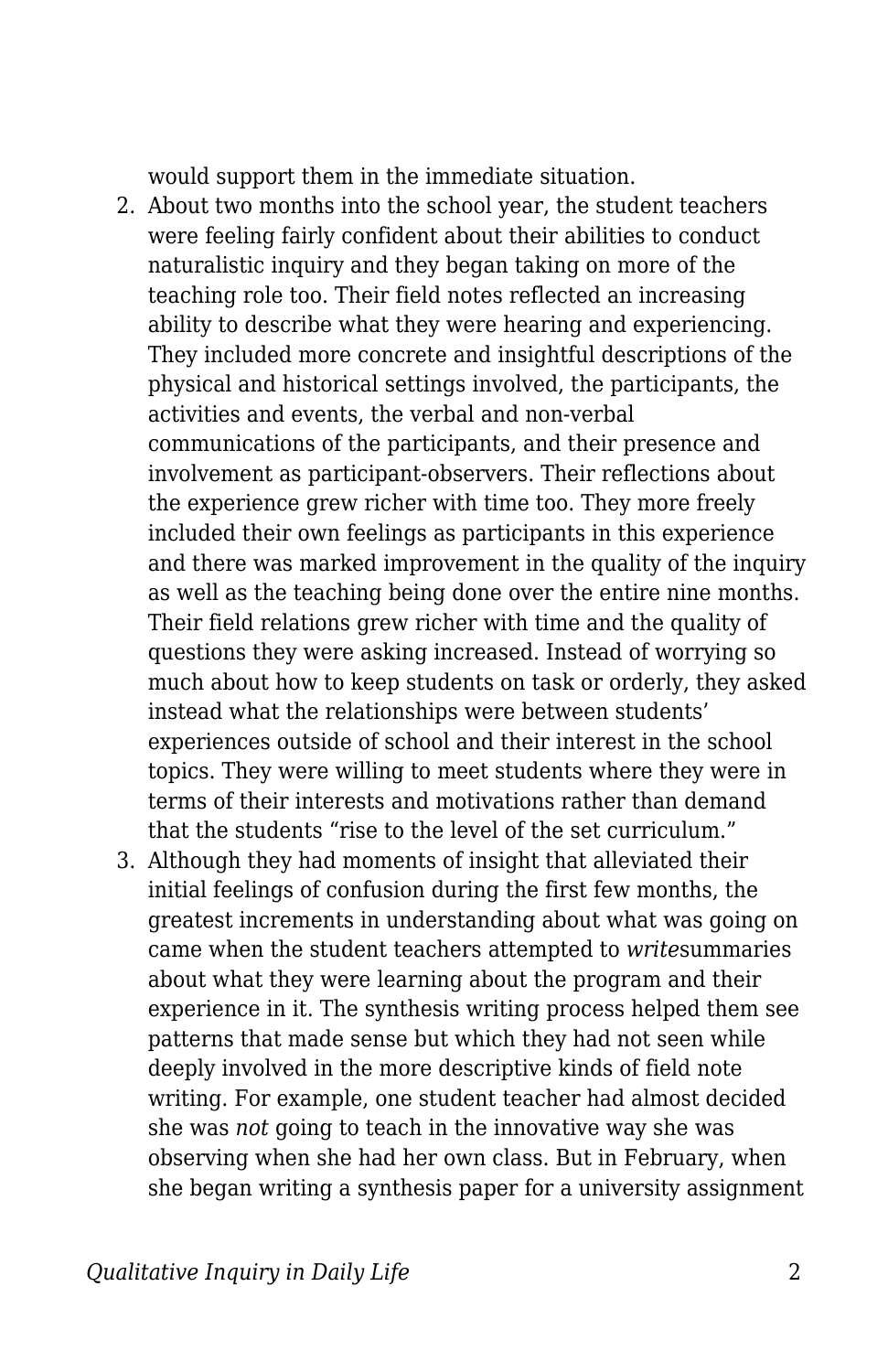and was asked to defend it before external reviewers, she discovered that although she would make some modifications\$ she was very pleased with the approach being taken in this program and intended to use it as the basis for her own programs. She and the other student teachers agreed that they needed the whole nine months to really understand the innovative program they were involved with as well as the regular classes they taught in and the process of naturalistic inquiry which they used. The notion of prolonged engagement on site which is so critical to good qualitative inquiry was also essential to good student teaching.

4. The novice teachers found it difficult to continue taking fieldn otes as frequently as they did while student teaching; however, they were able to find ways of reflecting upon and recording their experiences even during the time-demanding first year. For example, one teacher tape recorded her field notes while driving home from school or at other moments away from the school setting. Another used a computer at the school after hours to record her notes. Another sent copies to me of personal letters and diary entries, which dealt with issues at school for inclusion in the study. None of the novice teachers' notes were as rich and insightful as their writing had been during the apprenticeship. This was a disappointment to me. But in talking to them about the experience, at least one of the novice teachers said that writing about her experience to any degree and then having a chance to talk to me about what she had written and even more about the experience helped her sort out many issues that she had been confused about. It gave her a chance to talk about issues at a deeper level than she was able to do with most of the teachers and administrators assigned to assist her during that first year in her school. Perhaps this depth was achieved because we referred to her writing as a basis for our conversations and her interactions with colleagues in the school were based on orally shared concerns about the day-to-day activities of teaching. Writing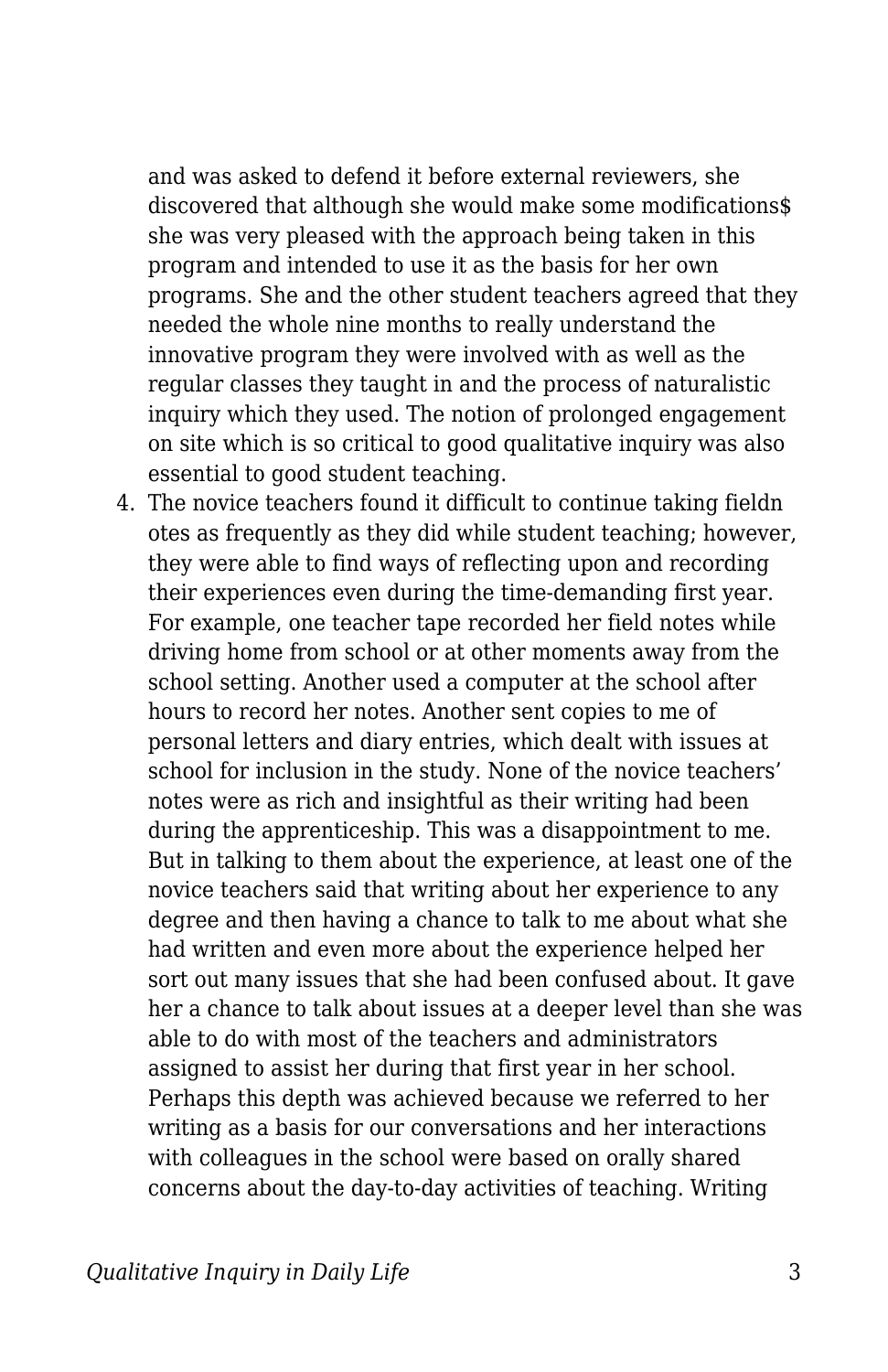requires the writer and reader to consider the issues more deeply.

- 5. The cooperating teachers benefited from their involvement in preparing teachers with this inquiry focus too. They participated in many of the reading and discussion sessions and kept field notes at least part of the time. They both noted several times that they clarified their own thinking and intentions through this process. They found that their level of thinking about schooling, learning, and teaching grew deeper and deeper through this process. They made many modifications to their program in response to this thinking. They also involved their principal and other colleagues in more serious dialogue as they considered what they were reading and what they were seeing the student teachers learn.
- 6. As a teacher educator, I had my eyes opened to the value of studying theory in a practice setting with a focus on inquiry rather than on knowledge acquisition. I found that the participants had a greater stake in this whole activity than they do in traditional teacher preparation roles. The student teachers had serious questions to discuss each week based on their inquiry and teaching experiences. They saw me as their helper and advocate rather than as a grade giver who issued requirements as students normally do in college classes. The cooperating teachers saw this as "our" program rather than something the university was paying them a pittance to do or as a long-term substitute program. They also got excited about doing inquiry themselves and improving their own teaching. I will go into other ways my eyes were opened in the discussion section of this paper.
- 7. Finally, together we discovered several insights into education through a review of the field notes and reports written by these student teachers and novice teachers that will be shared with teachers and researchers through articles we are preparing for joint publication. For example, one participant identified what she called the preconditions for learning that she discovered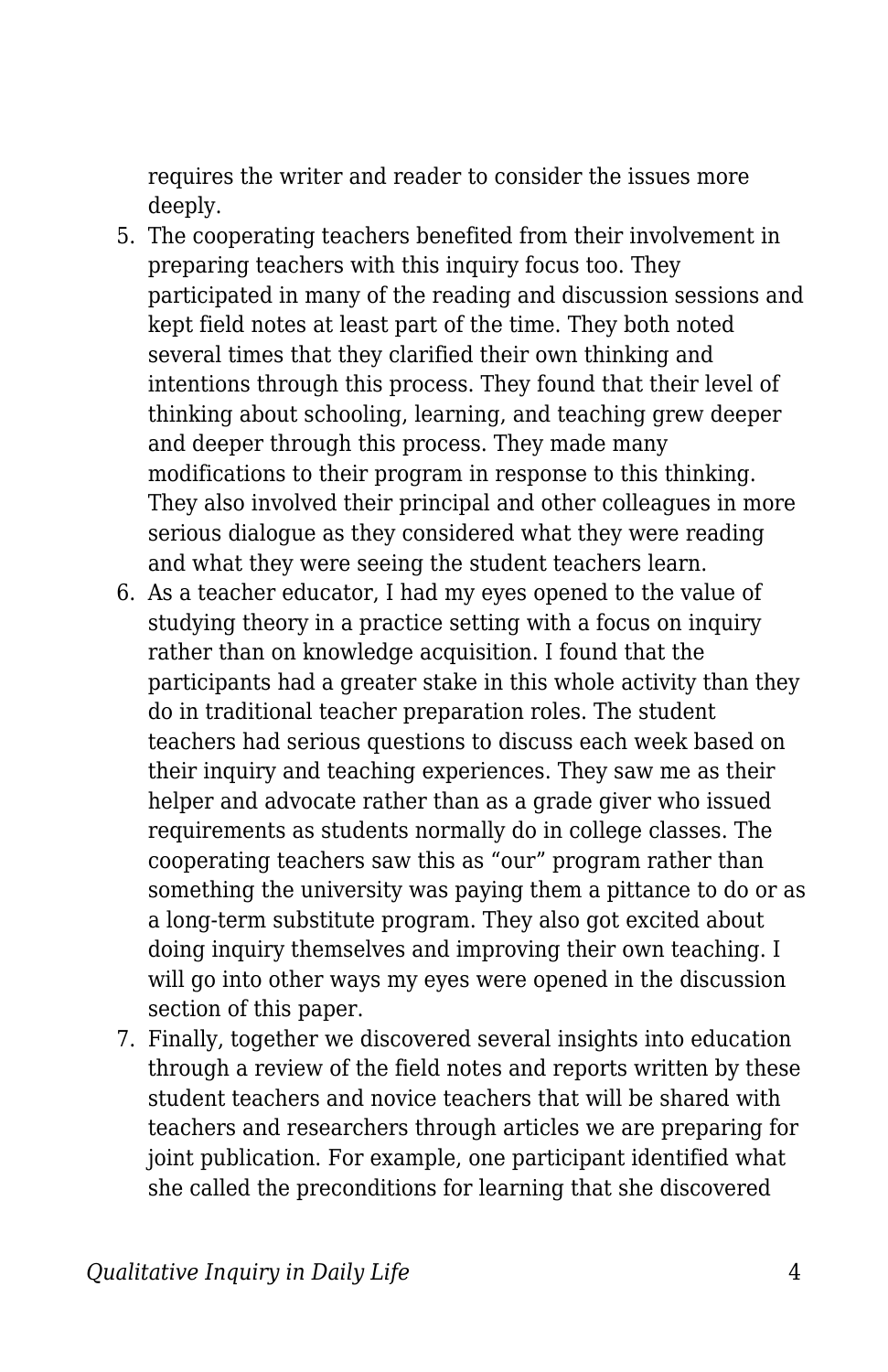through this inquiry process– conditions that should be met by teachers before students are willing to learn. Another participant explored the role of freedom and responsibility for students and how a new teacher can build on students' views of themselves to overcome many of the challenges faced by novice teachers who rely too heavily on classroom management and other techniques commonly taught in education courses. A third novice teacher shared ideas he learned during his apprenticeship with his administrators and colleagues at his new school and helped expand their vision of educational reform. As a result, they have begun discussing ways of implementing such reforms.

## **Some Related Literature**

I also changed as a result of conducting naturalistic inquiry with these colleagues and particularly through consideration of the readings I discussed with the other participants. In the remainder of this paper, I will summarize one particular lesson I learned and implications for the notion of teachers as researchers by using the work of Levinas, a post-modern philosopher and Parker Palmer, a thoughtful educationist.

Emmanuel Levinas is a French philosopher who has critiqued modernist thought as well as the post-modernist critics in a unique and arresting way. Andrius Valevicius (cited in Packard and Warner, 1992, page 4) claimed that "In contemporary continental philosophy there is no name today more popular than that of Emmanuel Levinas, and in France, especially since the death of Jean-Paul Sartre, no thinker held in higher esteem. Emmanuel Levinas has already been the inspiration of two generations of French intellectuals."

Levinas (1987) argued that Heidegger did not go far enough in his critique of the metaphysics of modernism and that ethics (the responsibility of the same or oneself to the others of the world) and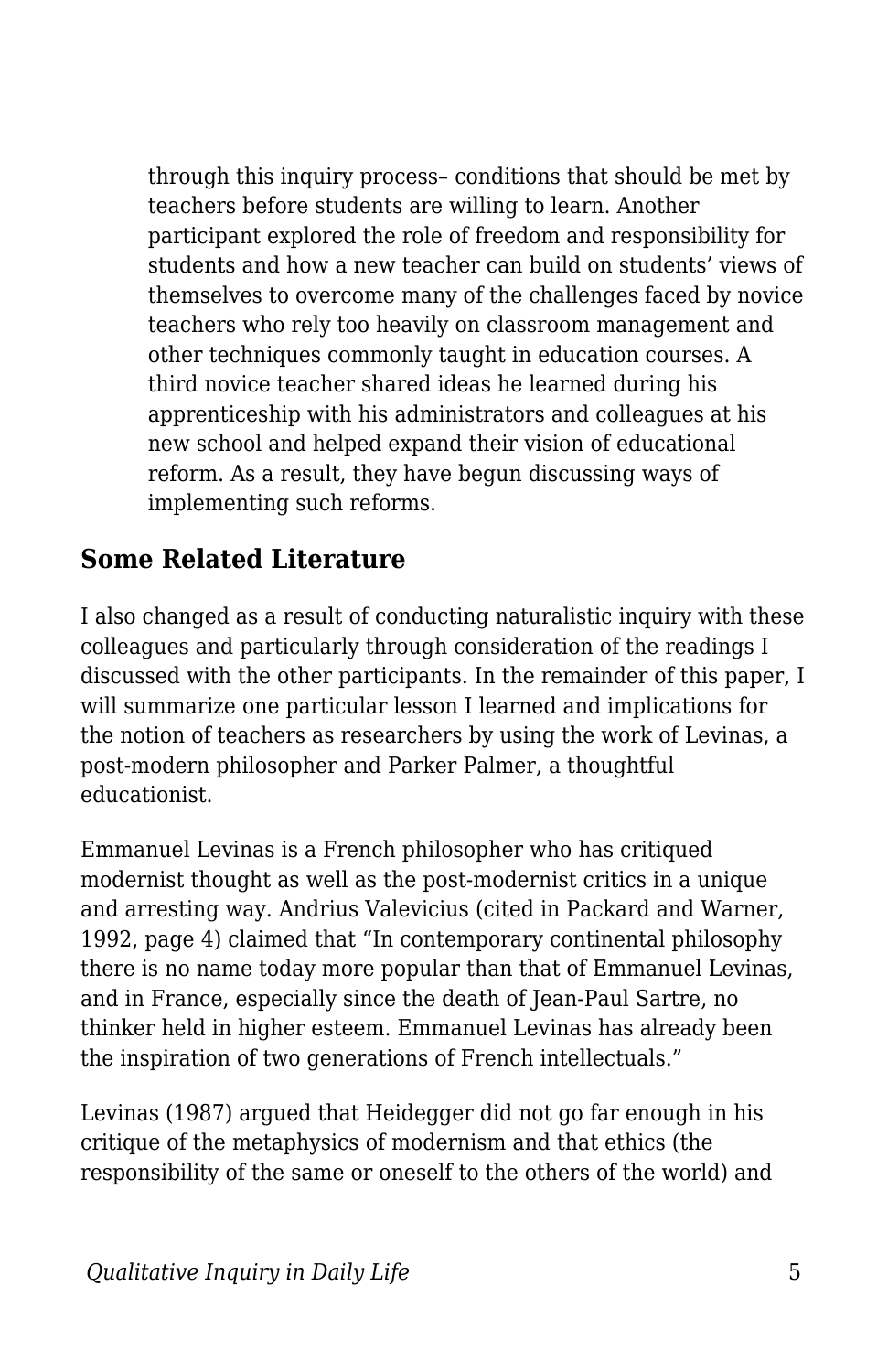our social relationships actually precede metaphysics (the branch of philosophy that deals with first principles), ontology (the branch of metaphysics concerned with the nature of reality) and epistemology (the study of the nature of knowledge) in terms of importance in philosophy and in our modes of being in society:

To conclude, the well-known theses of Heideggerian philosophy– the preeminence of Being over beings, of ontology over metaphysics– end up affirming a tradition in which the same [or oneself] dominates the other [any other], in which freedom, even the freedom that is identical with reason precedes justice. Does not justice consist in putting the obligation with regard to the other before obligations to oneself, in putting the other before the same?

Experience, the idea of infinity, occurs in the relationship with the other. The idea of infinity is the social relationship. This relationship consists in approaching an absolutely exterior being. The infinity of this being, which one can therefore not contain, guarantees and constitutes this exteriority. It is not equivalent to the distance between a subject and an object. An object, we know, is integrated into the identity of the same; the I makes of it its theme, and then its property, its booty, its prey or its victim. The exteriority of the infinite being is manifested in the absolute resistance, which by its apparition, its epiphany, it opposes to all my powers.

To be sure, the other is exposed to all my powers, succumbs to all my ruses, all my crimes. Or he resists me with all his force and all the unpredictable resources of his own freedom. I measure myself against him. But he can also — and here is where he presents me his face oppose himself to me beyond all measure, with the total uncoveredness and nakedness of his defenseless eyes, the straightforwardness, the absolute frankness of his gaze. . . . Here is established a relationship not with a very great resistance, but with the absolutely other; with the resistance of what has no resistance, with ethical resistance. (Pp. 53-55)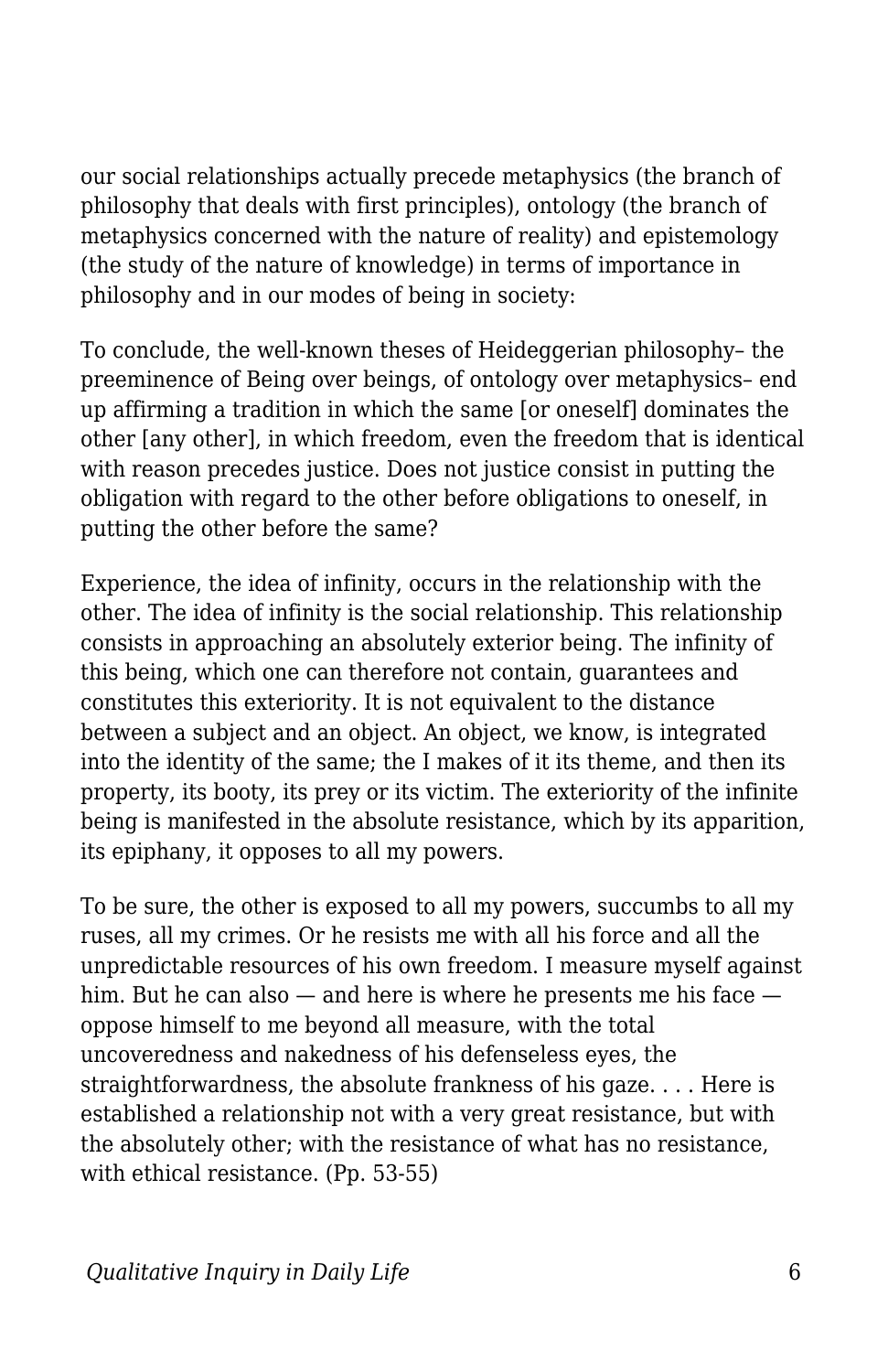Levinas does not apply his arguments directly to the issues of this paper. He is writing to philosophers about the basic tenets of philosophy. Yet, the implications of his discourse run deep into the very foundations of what we are about in the pursuit of knowledge and in the practices of education. His reference to the "same" fits well with my view of myself as a teacher educator, with the student teacher as apprentice, with the cooperating teachers, and with the novice as teacher. The "other" in each case could be considered our students. And we have our projects we are trying to achieve with these others– to teach them and prepare them and shape them in curricular ways that we value. But they present themselves to us as resistant to our projects, as people who are beyond our absolute understanding and therefore beyond our control. We can have a relationship with these others but we can not consume them into being part of us. As people, they resist being reduced to our products. Levinas would say that to view another as simply a student would be to do violence to him or her\$ to totalize the other. Instead we can recognize the exteriority of the infinite other (we can not actually consume the other into our projects and categories) and respond to the other in the ethical relationship we are already in.

Packard and Warner (1992) apply Levinas' thesis in a critique of film writing and analysis in a way that closely parallels the theme I have begun to discover in the educator as learner experiences discussed in this paper. This is the idea that learning to relate to students as infinite others in Levinasian terms through the use of naturalistic inquiry helps teachers resist a negative focus on "totalizing" students and teaching methods; thus, they may become responsive and thoughtful master teachers more quickly. The participants I have worked with in the BYU-Public School Partnership have been diverted from the typical educational project of coming up with the ideal teaching method by the "faces" or perspectives of the students they have tried to understand by being naturalistic learners *as* teachers. As Packard and Warner say: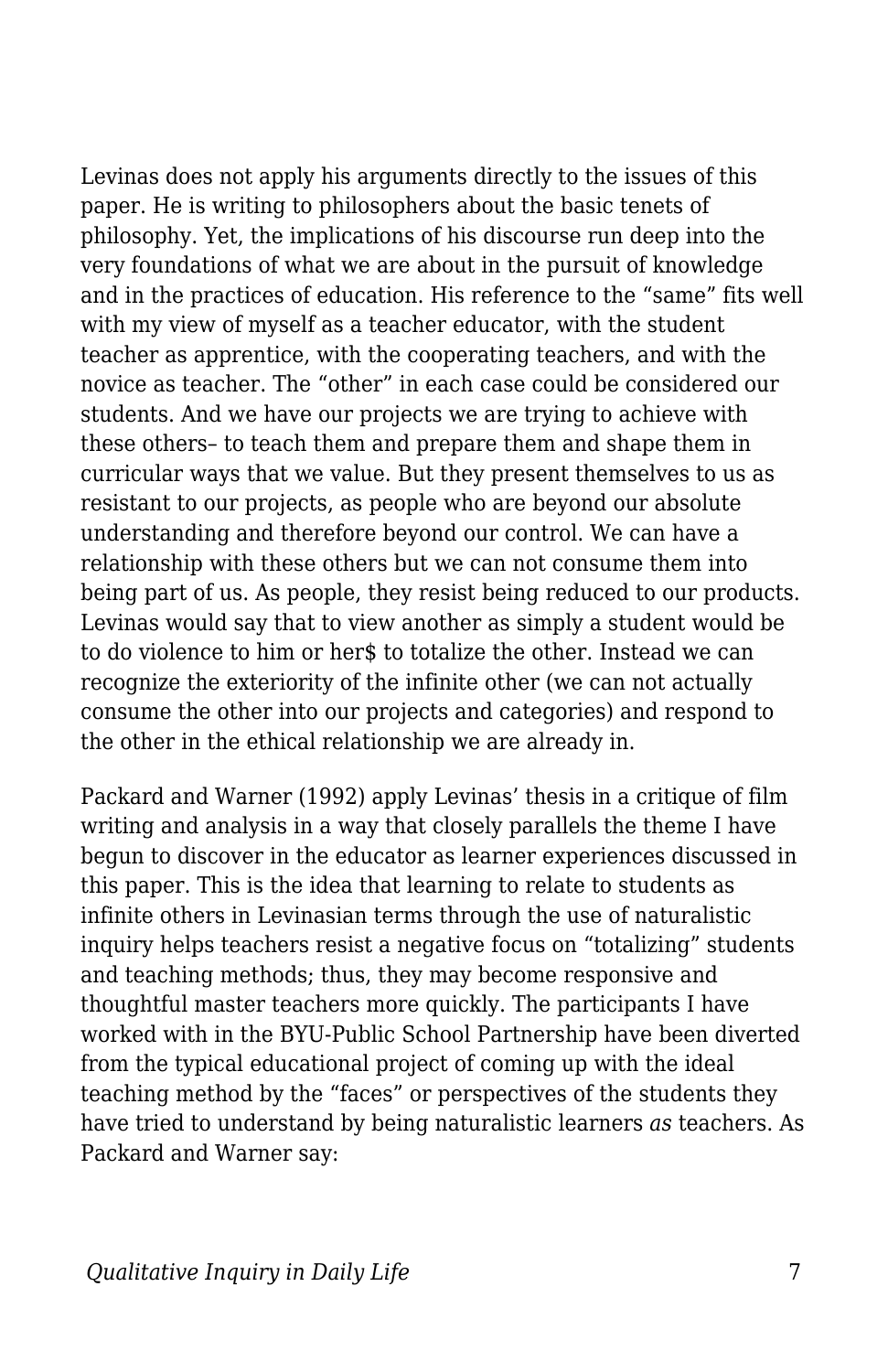The difference between the responsible and irresponsible image [teaching method] is whether you are loving or resisting others in seeing and describing the world. In the one case you are building your own world, resisting the obligations to others as you do so, turning yourself and your world into stereotypes. In the other case, you are open, responsive to others in building your world. You aren't building it simply for yourself. You are building it for others. As Levinas put it, this is possible "only as responsibility for the other, as substitution for him." It is the difference between shaping another for the sake of your world and shaping your world for the sake of another. Your world is open and responsive to others, not simply "in opening to the spectacle of or the recognition of the other, but in becoming a responsibility for him."

If you want to hold things together, be thrilled by the harmonious beauty of your stereotypes, excited about your detached existence, you have to feel disgust for the mundane, disorganized world of your ordinary perception. You must keep up the need to resist ordinary perception [the emic view discovered through qualitative inquiry]. The more thrilling the imaginary [the etic or the methodologies of teaching] world, the more disgust you must feel for the ordinary one [focusing on relationships with students as people]. Charles Darwin wrote that the more elaborate and orderly his scheme of evolution became, the less he could enjoy the ordinary pleasures of life. This is the dismal fate that the irresponsible imagination [focus on teaching technique] holds for its disciples. (Pp. 1, 3)

The continuing emphasis on a science of teacher preparation and of teaching itself is toward what Packard and Warner are calling irresponsible imagination. From this viewpoint, to become a teacher, one is invited to learn teaching techniques which can be applied to learners in learning situations without ever having to face these learners as individual and ultimately uncontrollable persons. This whole process can actually close people off from other people. It closes teachers off from knowing the students as they are. It closes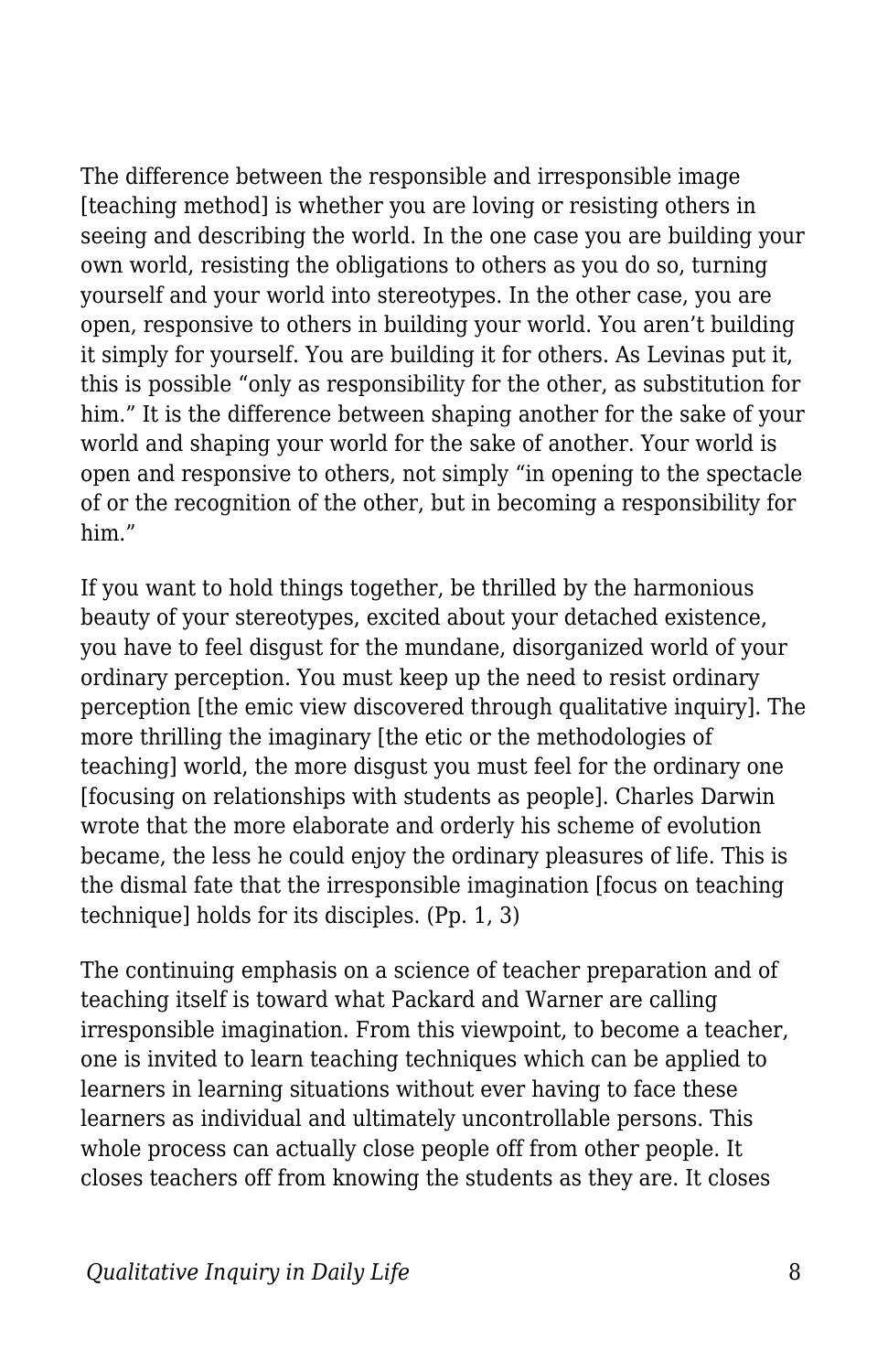the student teachers off from knowing what teaching and learning can be. It prevents us all from enjoying these "ordinary pleasures of life."

The student teachers and novice teachers involved in this project began exploring what teaching and learning can be by learning to observe and listen to the others (student teachers, teachers, and students) they worked with and by being open and responsive to them. They did this by using naturalistic inquiry to immerse themselves in the lives of the students and others they were there to serve. I did the same thing as a teacher educator trying to see the world through the eyes of my "students" and colleagues in the high school. This process helped us avoid the trap of using techniques from educational theory to assign these people to predetermined learning categories or "images."

Our experiences as inquiring educators suggest that by encouraging educators to be learners who try to see the world through the eyes of others (such as students, other teachers, and parents they may encounter) they may better avoid stereotyping and learn to enjoy the pleasures of learning and teaching rather than worry so much about creating their educational theories to their loss and to the loss of the students who face them with their "defenseless eyes."

The combination of readings, visits, discussions, writing of field notes, and other activities engaged in by the participants in the pre-service and in-service experiences described in this paper encouraged all of us to be inquiring about our experiences with students. The process of learning through naturalistic inquiry has opened us up to new possibilities and has encouraged us to try new approaches in response to student needs. This approach to teacher preparation and improvement has been in contrast to the common approach of assuming that each teacher should have certain teaching or pedagogical skills and training them in anticipation that they will use these skills some time in an educational setting.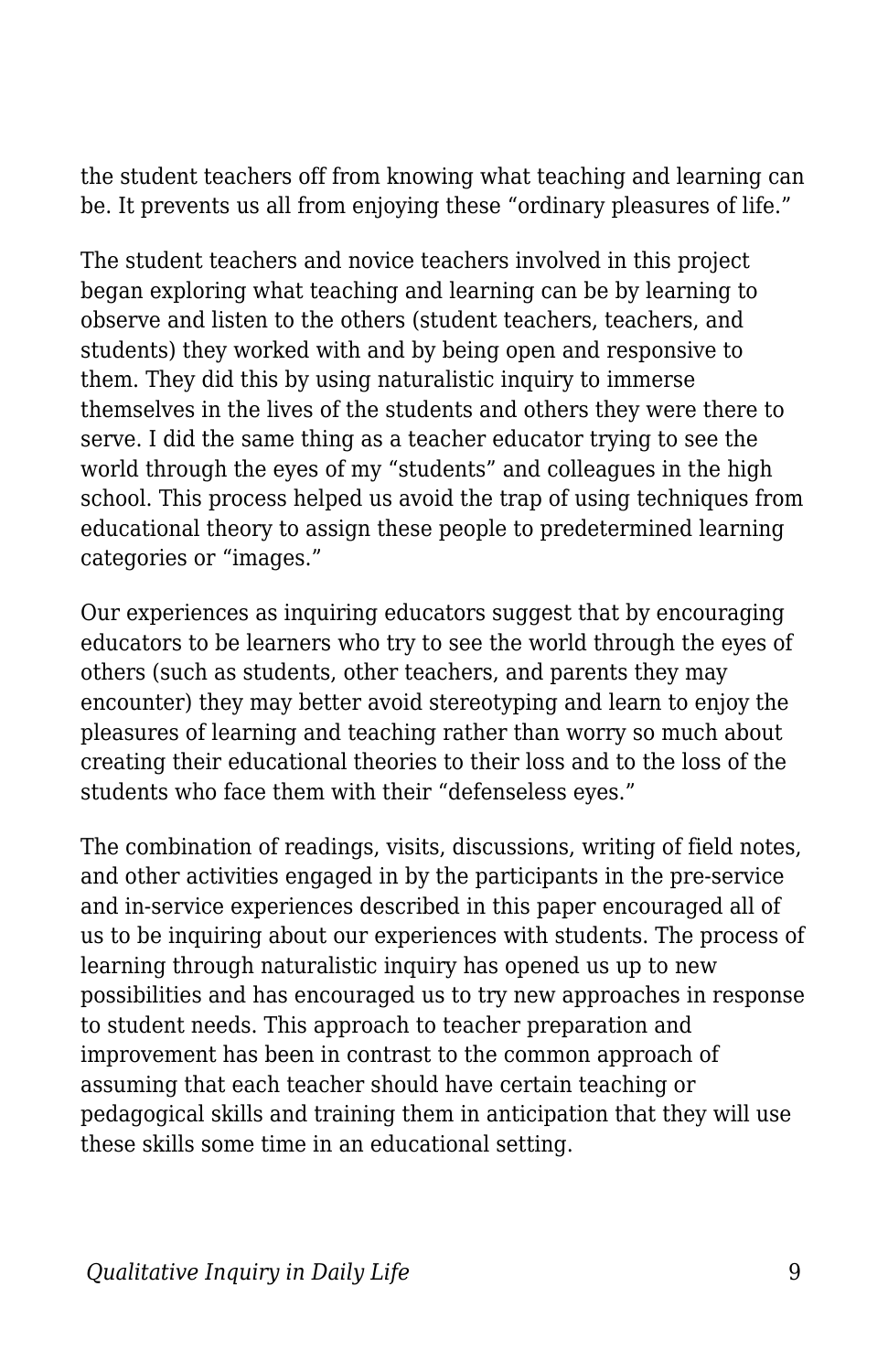Parker Palmer (1983) critiques the more common approach as objectivism that "is institutionalized in our educational practices, in the ways we teach and learn" and proposes an alternative that resonates with Levinas. Palmer speaks of the knower and the known which parallels Levinas' "same" and "other."

The teacher is a mediator between the knower and the known, between the learner and the subject to be learned… The way a teacher plays the mediator role conveys both an epistemology and an ethic to the student, both an approach to knowing and an approach to living…. As a teacher, I teach more than a body of knowledge or a set of skills. I teach a mode of relationship between the knower and the known, a way of being in the world.

To know something or someone in truth is to enter troth with the known, to rejoin with new knowing what our minds have put asunder. To know in truth is to become betrothed, to engage the known with one's whole self, an engagement one enters with attentiveness, care, and good will. To know in truth is to allow one's self to be known as well, to be vulnerable to the challenges and changes any true relationship brings.

Truth requires the knower to become interdependent with the known. Both parties have their own integrity and otherness, and one party cannot be collapsed into the other. But truth demands acknowledgment of and response to the fact that the knower and the known are implicated in each other's lives.

In truthful knowing we neither infuse the world with our subjectivity (as pre-modern knowing did) nor hold it at arm's length, manipulating it to suit our needs (as is the modernist style). In truthful knowing the knower becomes co-participant in a community of faithful relationships with other persons and creatures and things, with whatever our knowledge makes known. We find truth by pledging our troth, and knowing becomes a reunion of separated beings whose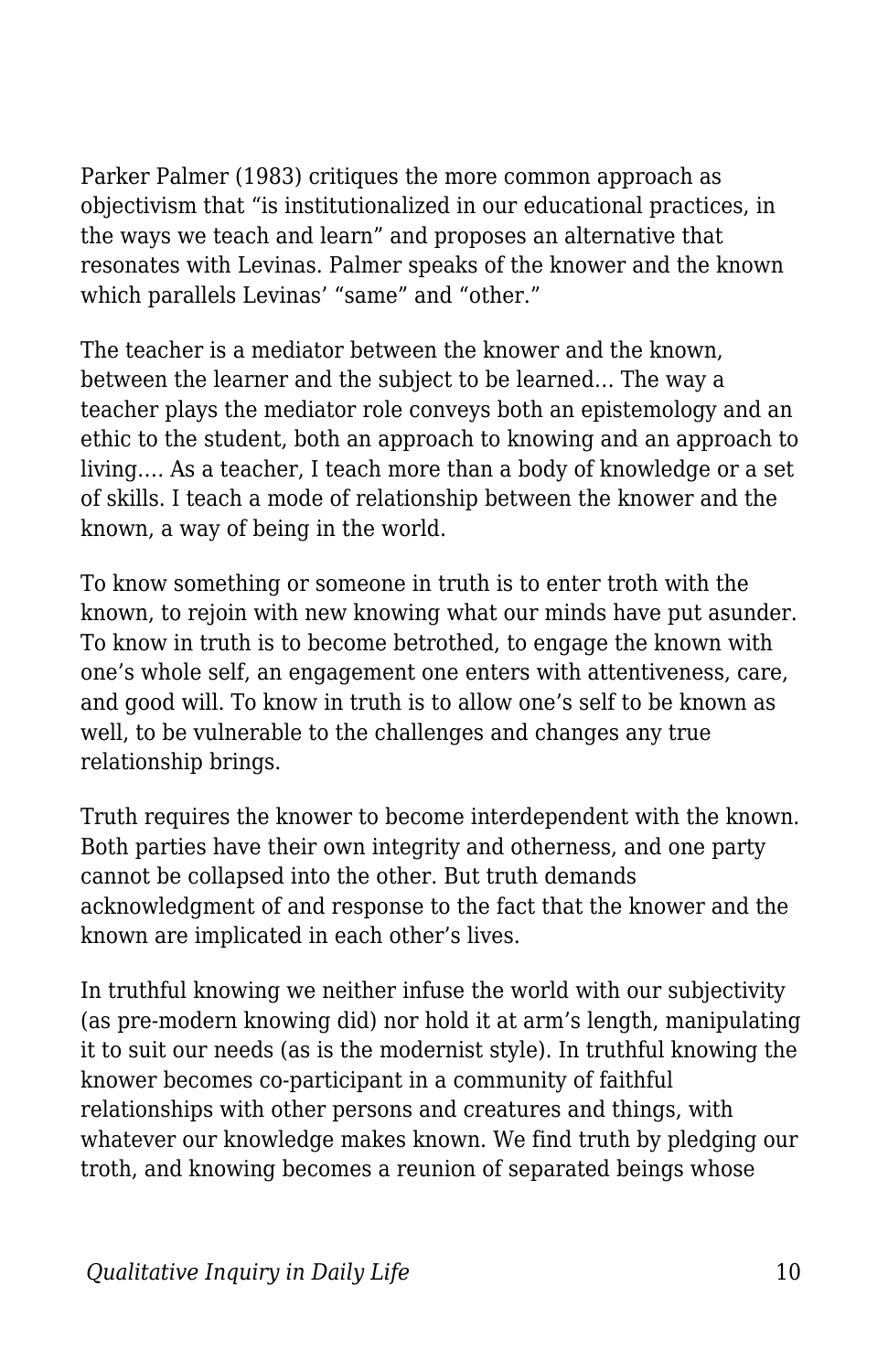primary bond is not of logic but of love. (Pp. 29-32)

Palmer goes on to critique specific kinds of teaching that are typical of our schools and argues that such teaching continues to dominate our educational systems because:

. . . it conveys a view of reality that simplifies our lives. By this view, we and our world become objects to be lined up, counted, organized, and owned, rather than a community of selves and spirits related to each other in a complex web of accountability called "truth." The conventional pedagogy pretends to give us mastery over the world, relieving us of the need for mutual vulnerability that the new epistemologies, and truth itself, imply.

We want a kind of knowledge that eliminates mystery and puts us in charge of an object-world. Above all, we want to avoid a knowledge that calls for our own conversion. We want to know in ways that allow us to convert the world — but we do not want to be known in ways that require us to change as well.

To learn is to face transformation. To learn the truth is to enter into relationships requiring us to respond as well as initiate, to give as well as take. If we became vulnerable to the communal claims of truth, conversion would be required. . . But we find it safer to seek facts that keep us in power rather than truths that require us to submit. Objectivist education is a strategy for avoiding our own conversion. If we keep reality "out there," we can avoid, for a while, the truth that lays the claim of community on our individual and collective lives. (Pp. 39-40)

The alternative approach to teacher preparation that we have been exploring in our Partnership school has encouraged teachers, student teachers, and myself to be more vulnerable to the needs of those we are trying to teach. Conducting naturalistic inquiry to understand others and to respond to them has helped create a community that questions the objectivist milieu in which we all grew up and which is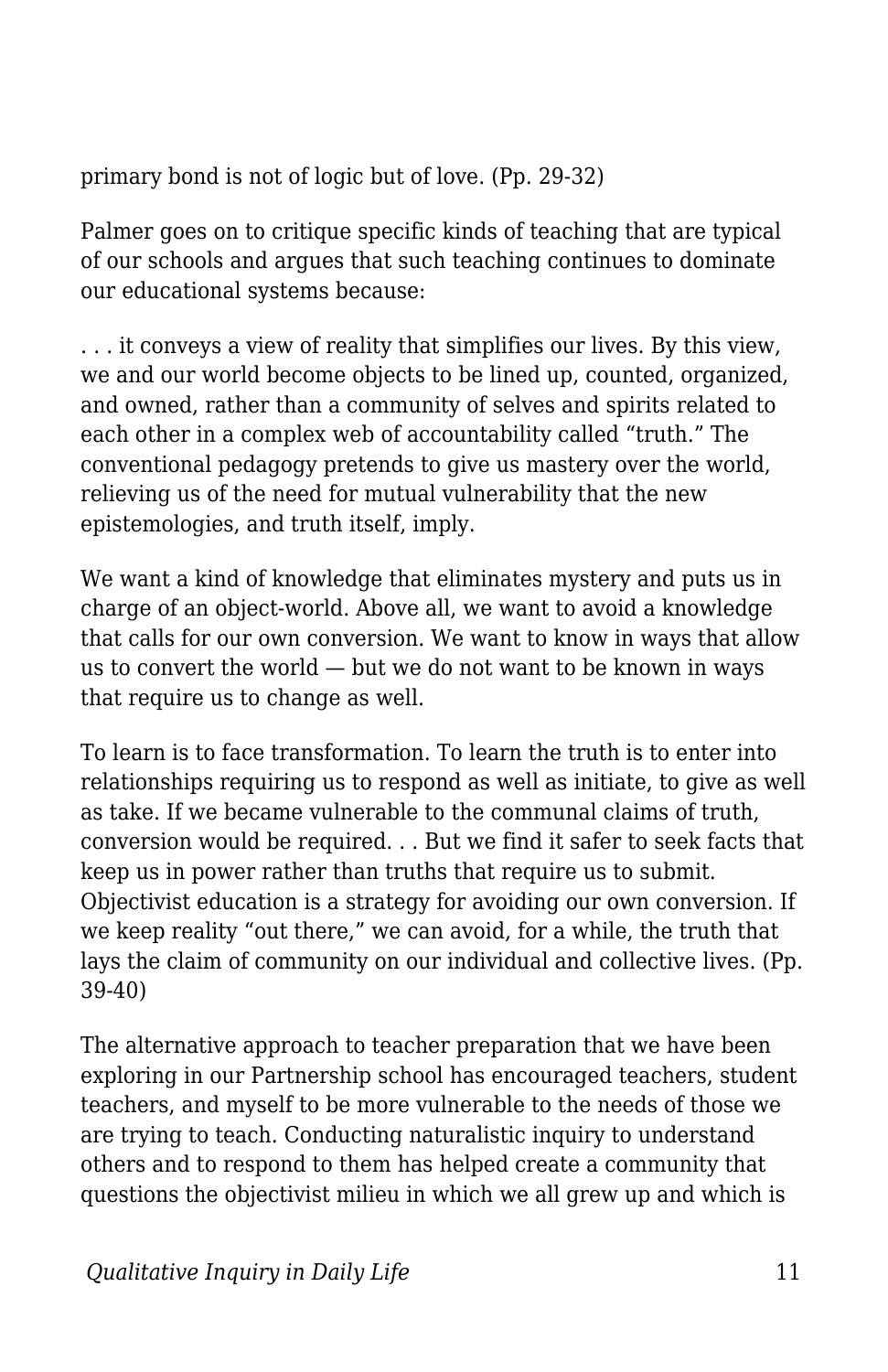predominant around us. This experience has been an invitation to be vulnerable ourselves as we want the people we are to teach to be vulnerable to us. This is not the controlling approach of "modeling" so people will follow us. Rather, it is a matter of becoming humble enough that we really are willing to change ourselves and our projects, in the face of our students and their needs, interests, and concerns. This is the point Levinas makes in saying that the ethical relationship or responsibility to the other is primary and the ways of knowing and teaching that are the focus of so much of modern instructional theory are secondary.

## **Implications for Teacher Education and Teaching**

This process of involving student teachers and teachers as naturalistic inquirers works. They can take field notes, do qualitative analyses, write brief summary reports, and learn to think critically about educational issues while they learn to teach and improve their teaching. It is also a helpful way to prepare teachers, help cooperating teachers do their job better, give the university supervisor an immense wealth of information about the experiences of student teachers, and help novice teachers get through their initial experiences more professionally.

More importantly, involving teachers at all stages of their development in inquiry helps them understand their students better, helps them exemplify learning processes for their students, makes them willing to change themselves so they are more flexible in the face of others and their needs, and involves them in the research community so we all benefit from their insights.

This process of preparing and supporting teachers could be used by other investigators, and we could study it longitudinally with cohorts of student teachers and novice teachers to see what they do with the skills developed during these reflective field experiences. If the findings of this study can be elaborated and confirmed in other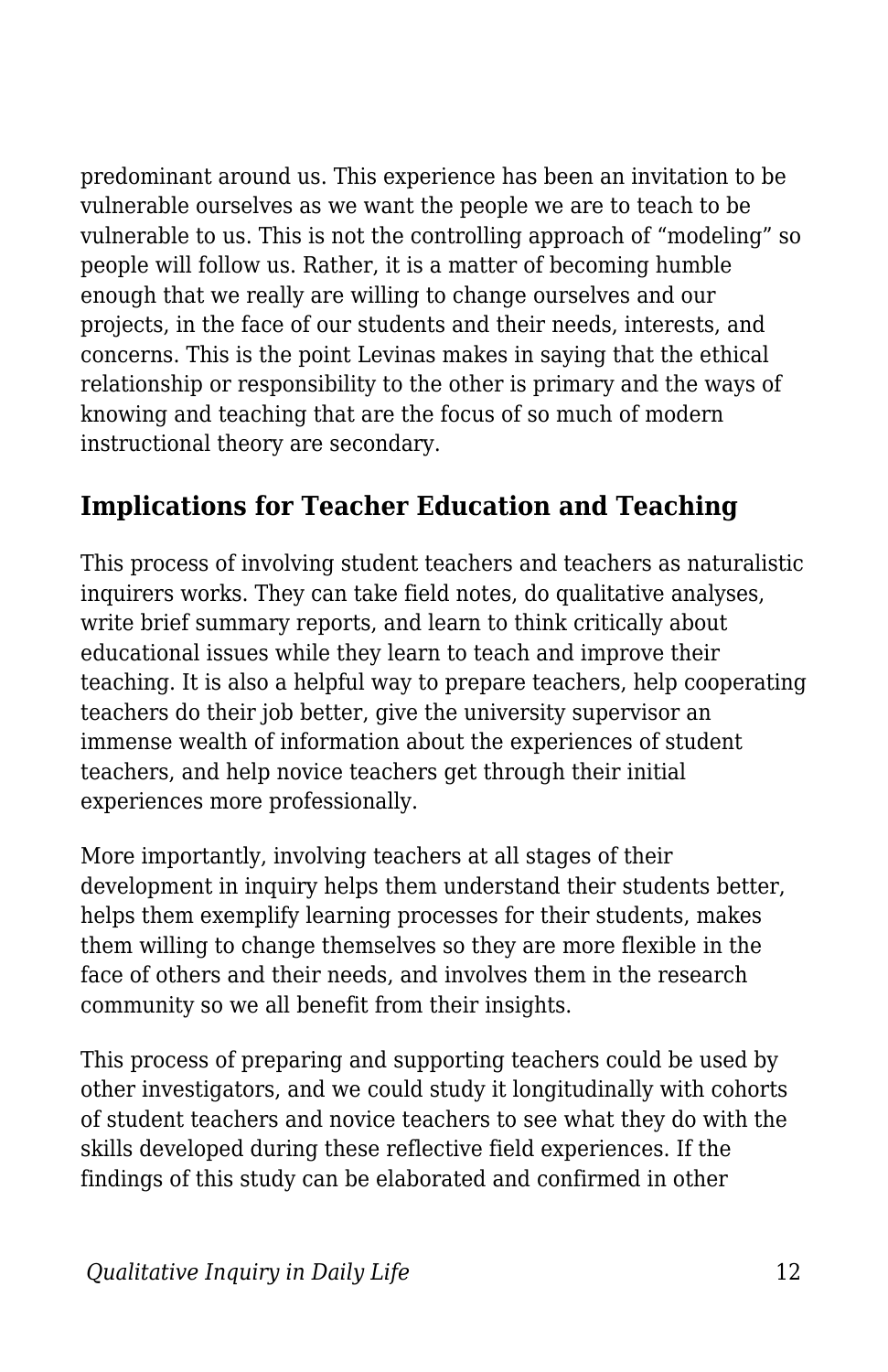settings, the implications for teacher preparation are profound. The focus in pre-service teaching majors as well as the education classes might shift from content acquisition and pedagogical technique to the study of key questions and inquiry processes used by the various disciplines and to the development of naturalistic and other interpretive inquiry skills that would help the teachers understand their students and their school settings more deeply and usefully. Certainly, the call for ethical responsibility to others voiced by Levinas and Palmer suggests that teacher preparation should involve many naturalistic inquiry kinds of encounters between those who are preparing to teach and the people they want to teach. Teaching techniques within that context may be helpfully taught but they cannot take precedence over relationships between teachers and learners.

The questions for us in teacher education to consider are these: Are we as teacher educators and as educational researchers willing to respond to the faces of these teacher researchers and welcome their insights in spite of their different views, perspectives and credentials? Are we willing to be vulnerable too? Are we willing to join in true inquiry partnerships as well as student teaching and curriculum development partnerships with cooperating teachers, teacher candidates, novice teachers, and public school students so we all learn and teach together in true learning communities? If we at the universities are willing to do this, we will all do our jobs better.

## **References**

Bion, P. M. (1991). A naturalistic study of four first year teachers. Unpublished doctoral dissertation, Department of Educational Leadership, Brigham Young University, May.

Fosnot, C. T. (1989). *Enquiring teachers, enquiring learners: a constructivist approach for teaching*. New York: Teachers College Press.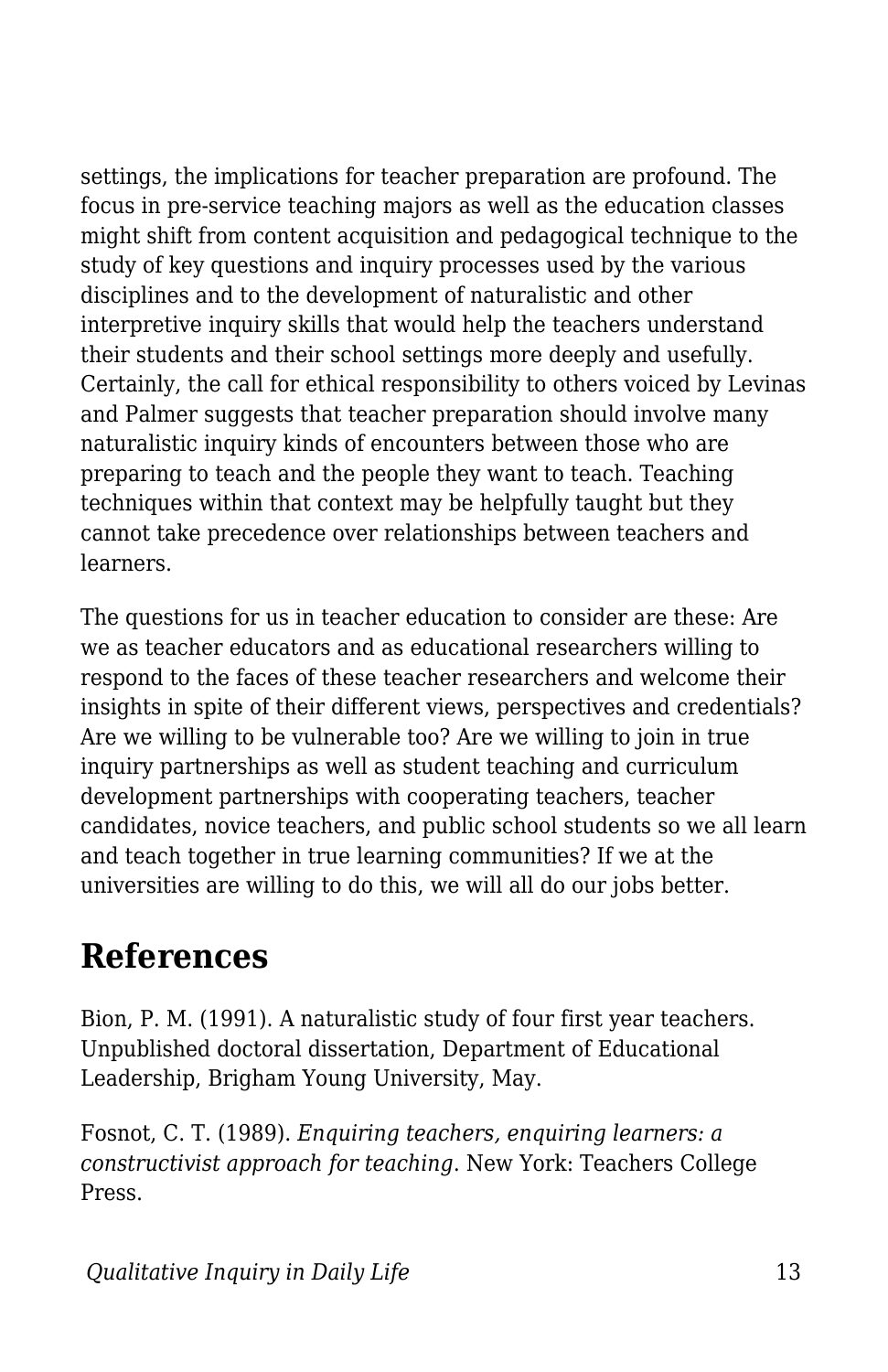Goswami, D. & Stillman, P. R. (Eds.). (1987). *Reclaiming the classroom: teacher research as an agency for change*. Portsmouth, NH: Boynton/Cook Heinemann.

Guyton, E. & McIntyre, D. J. (1990). Student teaching and school experiences. In W. R. Houston (Ed.) *Handbook of research on teacher education*. New York: Macmillan.

Hitchcock, G. & Hughes, D. (1989). *Research and the teacher: a qualitative introduction to school-based research*. New York: Routledge.

Hoffman, J. V., Edwards, S. A., O'Neil, S., Barnes, S. & Paulisson, M. (1986). A study of state-mandated beginning teacher programs. *Journal of Teacher Education*, 38 (1), 16-25.

Johnston, J. M. & Ryan, K. (1980). *Research on the beginning teacher: implications for teacher education*. Columbus: Ohio State University. (ERIC Document Reproduction Service No. ED 209 188).

Lanier, J. E. & Little, J. W. (1986). Research and teacher education. In M. C. Whittrock (Ed.) *Handbook of research on teaching*. New York: Macmillan.

Levinas, E. (1987). Philosophy and the idea of infinity. In A. Lingis (Translator), *Collected philosophical papers* (pp. 47-59). Dordrecht: Martinus Nijhoff.

Lincoln, Y., & Guba, E. (1985). *Naturalistic inquiry*. Beverly Hills, CA: Sage.

Packard, D. and Warner, D. (1992). Film images: a responsible art. Unpublished paper available from the authors at Brigham Young University, Provo, UT 84602.

Pajak, E. B. & Blase, J. J. (1982). Teaching, the loss of innocence and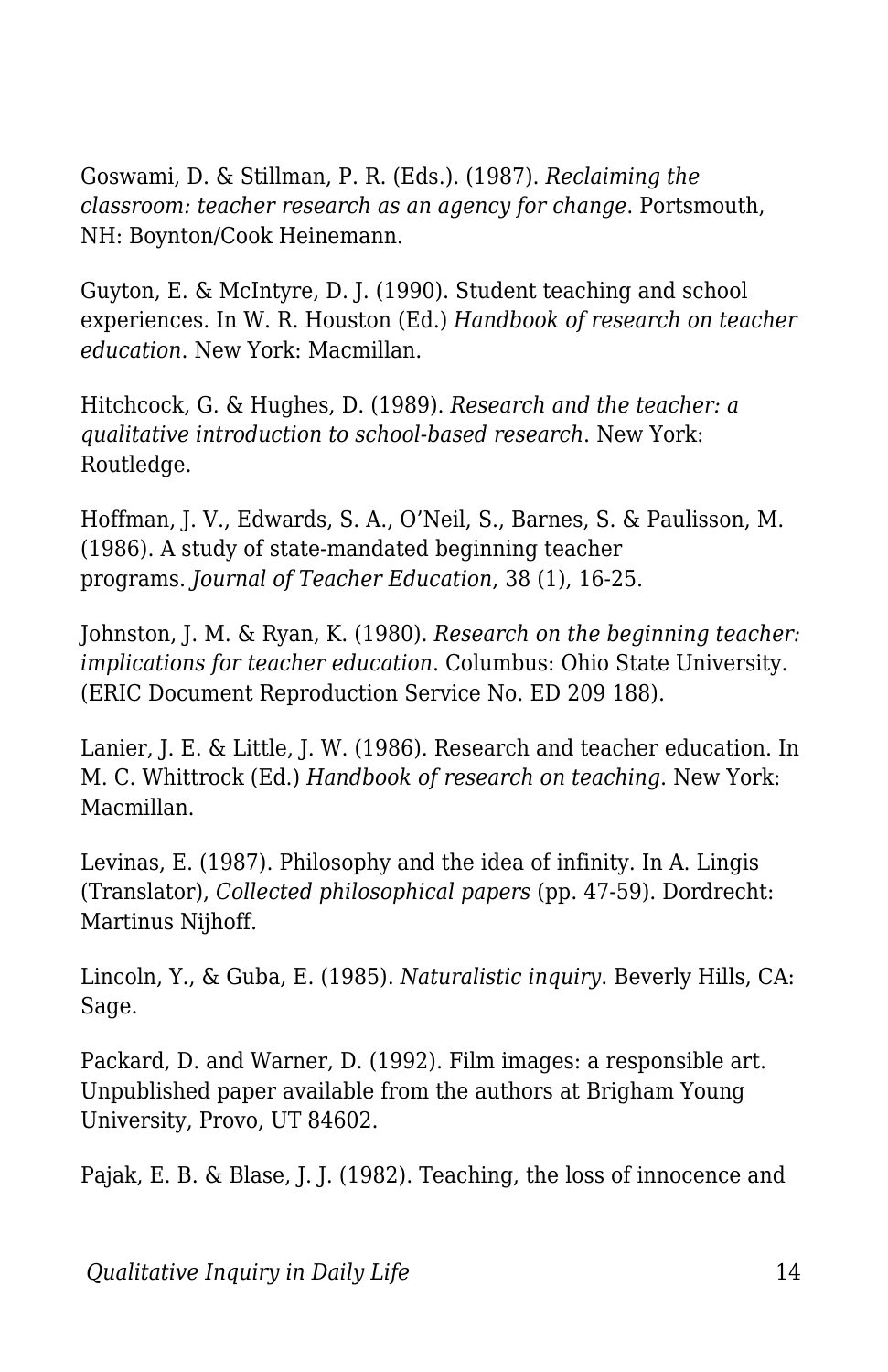the psychological development of a professional self. *Educational Horizons*, 61 (6), 65-72.

Palmer, P. J. (1983). *To know as we are known/ A spirituality of education*. New York: Harper.

Williams, D. D. (1986). Naturalistic evaluation–potential conflicts between evaluation standards and criteria for conducting naturalistic inquiry. *Educational Evaluation and Policy Analysis*, 8 (1), 87-99.



Williams, D. D. (2018). *Qualitative Inquiry in Daily Life (1st ed.)*. EdTech Books. Retrieved from https://edtechbooks.org/qualitativeinquiry



**[CC BY:](https://creativecommons.org/licenses/by/4.0)** This work is released under a